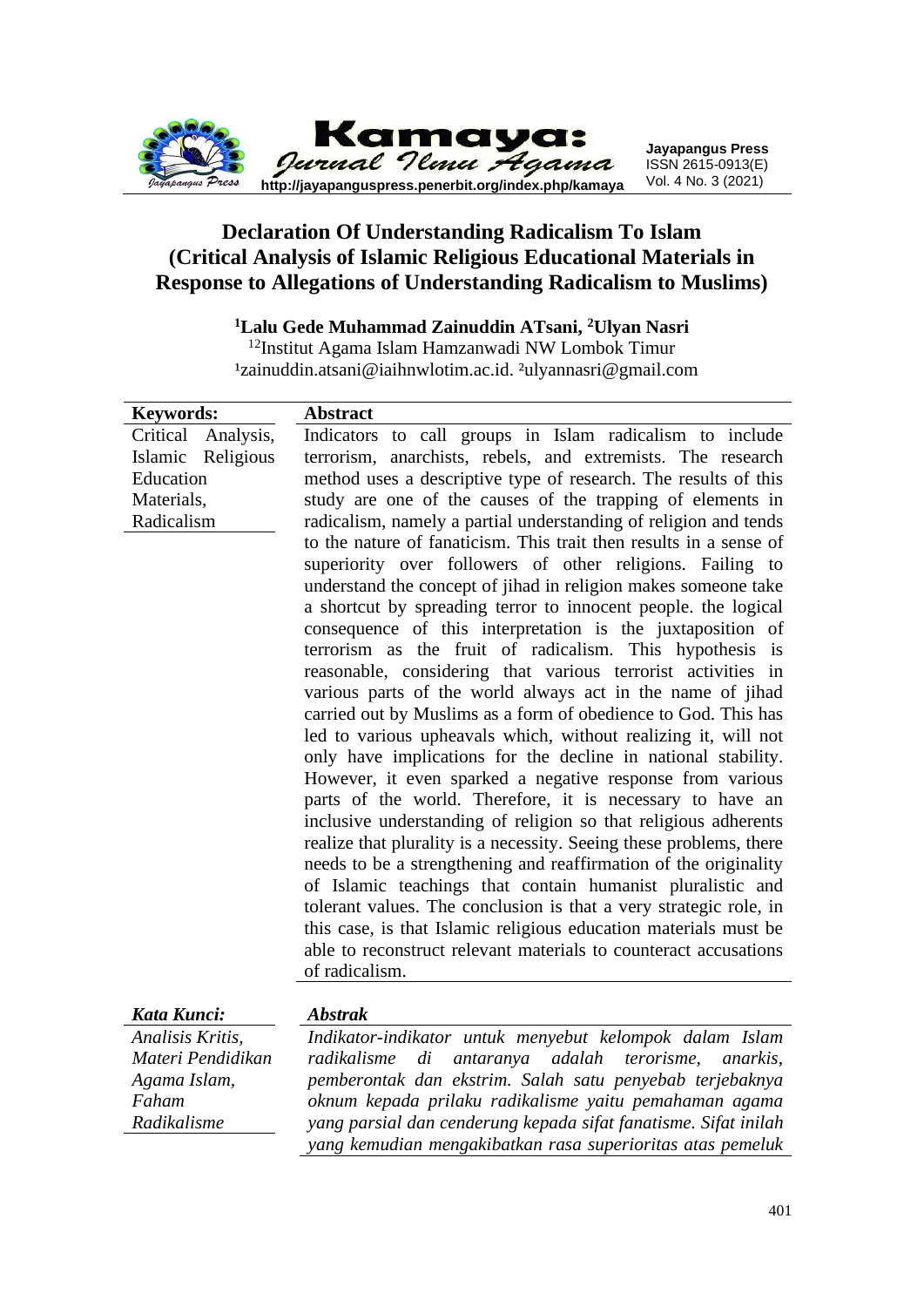*agama lain. Gagal faham tentang konsep jihad dalam agama menjadikan seseorang mengambil jalan pintas yaitu dengan menebar teror kepada orang-orang yang justru tidak bersalah. konsekuensi logis dari interpretasi ini adalah penyandingan terorisme sebagai buah dari radikalisme. Hipotesa ini adalah sesuatu yang wajar, mengingat berbagai aktivitas teror di berbagai belahan dunia senantiasa mengatasnamakan jihad yang dilakukan umat Islam sebagai bentuk ketaatan kepada Tuhan. Hal ini menimbulkan berbagai gejolak yang tanpa disadari tidak hanya berimplikasi pada menurunnya stabilitas nasional, tapi bahkan menyulut respon negatif dari berbagai belahan dunia. Oleh karena itu diperlukan adanya pemahaman inklusif terhadap agama sehingga pemeluk agama menyadari bahwa pluralitas adalah sebuah keniscayaan. Melihat permasalahan tersebut, perlu ada penguatan dan penegasan kembali tentang originalitas ajaran Islam yang mengandung nilai-nilai humanis-pluralistik dan toleran. Maka, peran yang sangat strategis dalam hal ini adalah materi pendidikan agama Islam harus mampu merekonstruksi materi-materi yang yang relevan untuk menangkal tuduhan tersebut.*

### **Introduction**

The ideology of radicalism that is accused of Islam is already embedded in the personality of Muslims (Nasri, 2018). Radical in terms of etymology comes from the word "radix" which means root. The term radical when explained in terminology in philosophy means thinking deeply to the root of the problem, so that pearls of wisdom are revealed behind what is in existence (Nasri, 2016). When examined criticallyconstructively, this radical meaning has a different meaning as understood by most people. For example in philosophy, the term radical tends to have a positive connotation, because radical in philosophy is one of the characteristics of philosophical thinking that has the potential to give birth to science. However, if this radicalism is placed on Muslims, it must have negative connotations that tend to lead to terrorism, rebels, anarchists, and extremists (Nasri, 2019:4).

Indonesia is a plural and heterogeneous country and has the potential for multiethnic, multicultural, and multi-religious wealth, all of which are potentials to build a large multicultural country. Indonesia consists of a large number of ethnic, cultural, religious, and other groups, each of which is plural (plural) and at the same time heterogeneous (Kusumohamidjojo, 45:2000).Any religion tends to make truth claims (claiming to be the most correct) because religion is a belief value that must be firmly held by its adherents, the attitude of the truth claim will have a positive value if it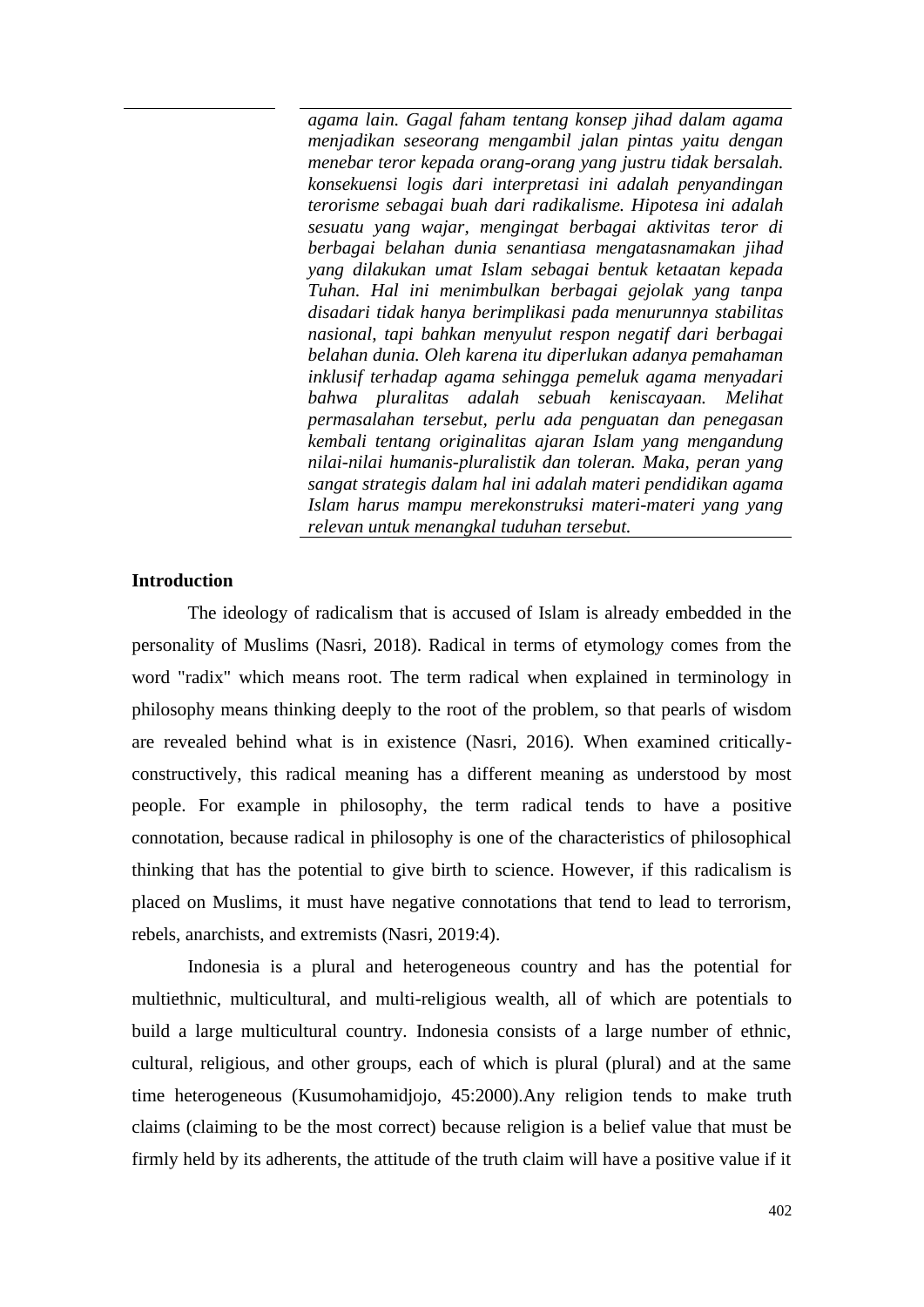is only oriented inward (intrinsic orientation) in its appreciation and application, not to get out (extrinsic orientation) which causes negative prejudice and conflict (Nasri, 2020:5).

Intrinsic religion fills all life with motivation and meaning, while extrinsic religion makes religion enslaved to support and justify personal interests (Roqib, 2009: 189). If the practice of religion leads to truth claims that alienate other truths, then such an attitude in Kimball's view is the same as carrying out the decay of religion (Arifin, 2015:10). The purpose of Islamic education is to form a complete human being (Insan Kamil), this goal is the highest goal of Islamic education because it is by the purpose of human life, and its role as a creature created by Allah. The indicators of Insan Kamil are first: To be a servant of Allah, second: to lead students to become the caliph of Allah fi Al-ardh, and third: to obtain prosperity and happiness in the world and the hereafter, both individually and in society (Nasri, 2020: 43). However, this noble goal will be difficult to achieve throughout human life, if it is polluted by misleading thoughts, discourses, and ideas. So Islamic Religious Education learners both in formal and nonformal education should be able to answer these challenges. And indeed Islamic education itself has existed and has distinctive characteristics, especially in educational discourse in Indonesia (Nasri, 2020:65).

The notion of radicalism that has already been attached to the teachings of Islam and its adherents not to say Islam is a religion of terrorism that teaches violence, rebellion, war, and intolerance is the focus of the study in this paper. This is the academic anxiety of this paper which seeks to reconstruct Islamic teachings that contain humanist, pluralist, and socialist values in the sense that Islam is a religion that loves peace is tolerant of other religions, and tends to teach compassion to all humans. Not only that, all creatures are required to be loved. These positive values are trying to be reviewed and published so that accusations of radicalism against Islam can be muted. Starting from teaching materials on Islamic religious subjects, it is necessary to get serious attention from all teachers at all school levels.

### **Methods**

This type of research is descriptive research. Descriptive research explains the description of the characteristics of a phenomenon under study. This research is to reveal a problem and the situation as it is. Descriptive research; explain the description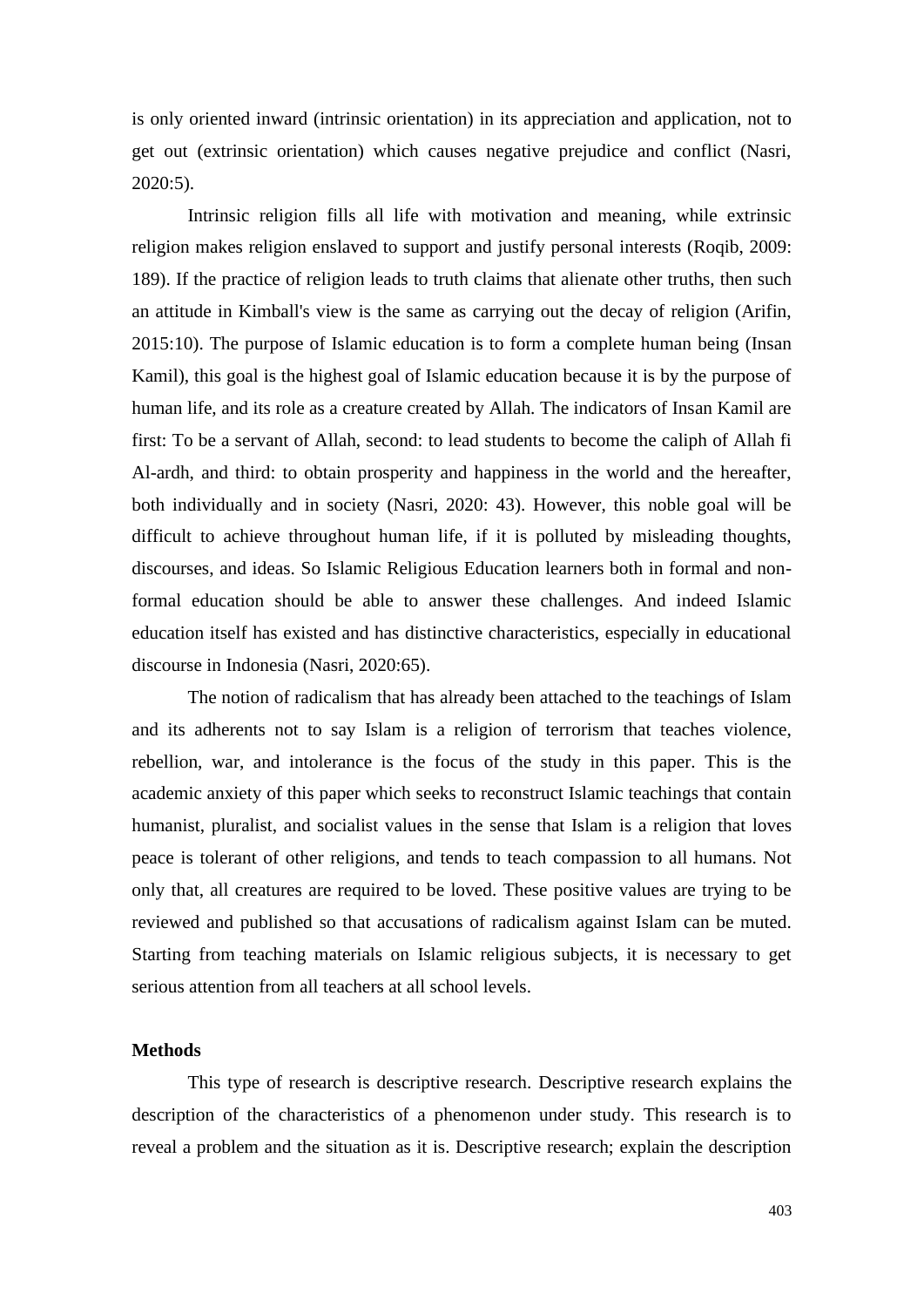of the characteristics of a phenomenon under study. This research is to reveal a problem and the situation as it is. Descriptive research is research that seeks to describe a symptom, event, event that is happening at present (Sujana and Ibrahim, 1989:65). Descriptive research focuses on solving actual problems as they were at the time the research was carried out (Furchan, 2004: 54).

Based on the above understanding, it can provide an explicit description that this article seeks to reveal the current facts and realities related to negative accusations against Muslims, known as terrorism or radicalism. This issue has become a very central issue in today's world and Islam has become a religion that has been sentenced to terrorism or radicalism. In this article, we focus on the problem of false accusations against Islam. Because the teachings are not at all allowed to kill people without a clear reason. Thus, this study uses descriptive research, namely research that focuses on solving actual problems as they were at the time the research was carried out.

This research is descriptive by using the type of library research (Library Research). The literature study referred to in this research is to collect data from the field (library) and look for non-human data sources. This research is based on reading literature that has information and is relevant to the research topic. The data collection method in this study uses a variety of literature related to research, such as books, journals, research reports, websites and so on that are relevant to the research topic. The object of this research is related to the government's efforts to deradicalize ISIS in Indonesia.

### **Results and Discussion**

### **1. Historical Radicalism**

In Wikipedia, it is stated: Radicalism can refer to Radicalism (historical), a loose political group or movement to achieve independence or electoral reform which includes those who seek to achieve republicanism, abolition of titles, redistribution of property rights, and freedom of the press, and is associated with developments liberalism. "According to the Encyclopædia Britannica, the word "radical" in a political context was first used by Charles James Fox. In 1797, he declared "radical reform" of the electoral system, so the term is used to identify movements in favor of parliamentary reform (Wikipedia, 2019).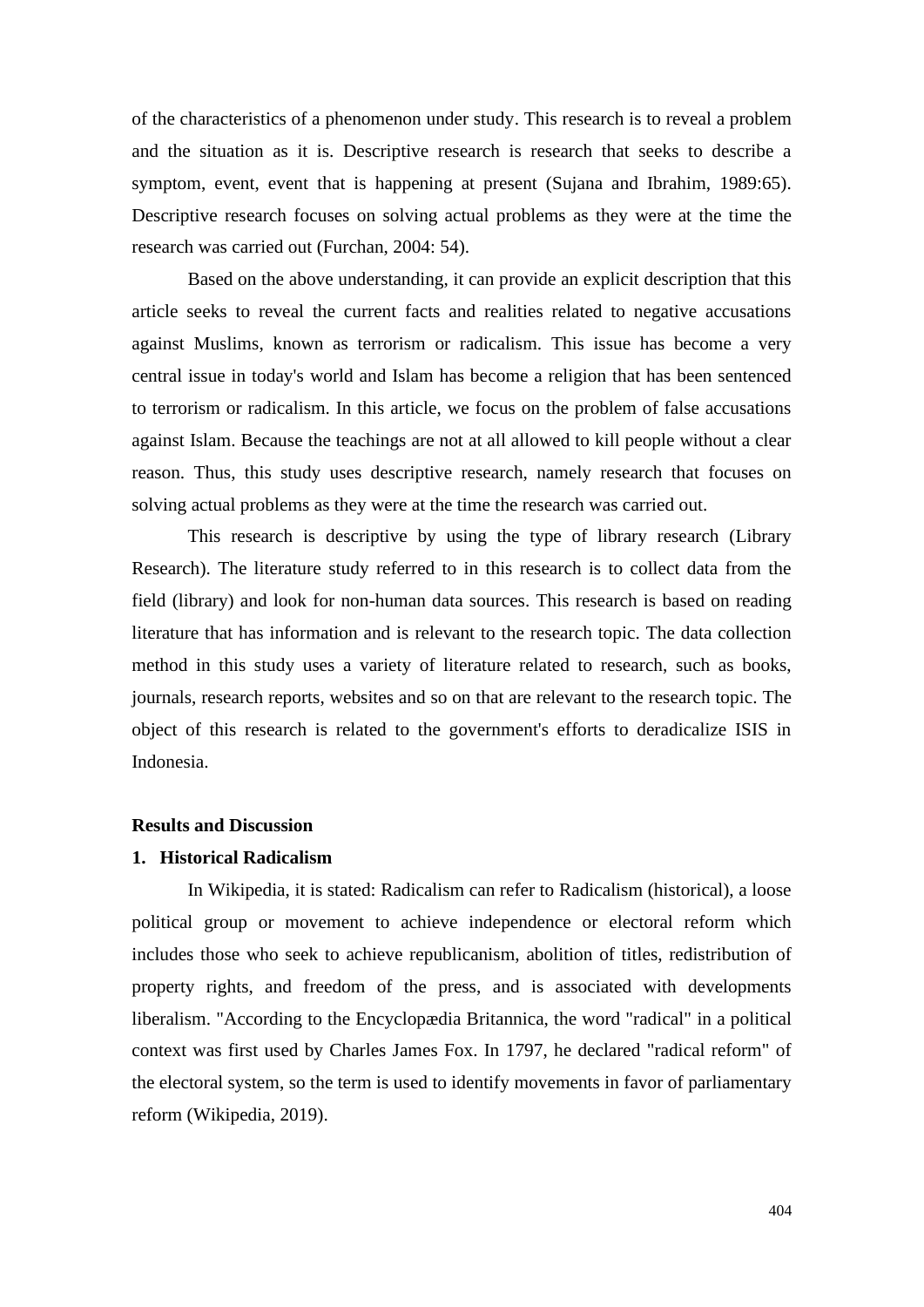Radicalism can refer to the following things: Extremism, in politics, means belonging to radical left groups, extreme left, or extreme right. Radicalization, the transformation from a passive attitude or activism to a more radical, revolutionary, extreme, or militant attitude. While the term "Radical" is usually associated with extreme leftist movements, "Radicalization" makes no such distinction.

Examining the specific meaning of radicalism (historical) indicates that a loose political group or movement to achieve independence or electoral reform which includes those who seek to achieve republicanism, abolition of titles, redistribution of property rights, and freedom of the press, and is associated with the development of liberalism. Radical Party – some political organizations that call themselves the Radical Party, or use the word Radical as part of their name. In historical reality, those in power or those who do not want their strength to be weakened have always accused the weak parties of being radicals. Meanwhile, their radical attitude towards others is not considered a radical act.

Radicalism in Islam can be said a religious behavior that requires drastic changes by taking a hard character that aims to realize certain goals in terms of instinct. And when viewed from the behavior that is not willing to submit to a legitimate government. In the history of Islam, the phenomenon of radicalism in Islam has been going on since the death of the Prophet Muhammad Sallallahu 'alaihiwasallam. The change of each caliph to the enmity of Ali and Muawiyah colored the world of Islamic politics. Ali and Muawiyah's hostility gave birth to arbitration between the two. From Ali's attitude, some groups opposed him, which later called themselves the Khawarij which was founded by Dhu al-Khuwaysirah (Rofiq, 2014:229). This Khawarij group considered Ali and Muawiyah to have committed a grave sin and came to the conclusion that their blood was lawful to kill (Zarkasy& al-Asyhar, 2014:6).

The growth of the radicalism movement in Indonesia is not only from within but is also accompanied by infiltration from the outside. As Barton points out that the Wahhabi movement began to grow, it could not be separated from the role of Muhammad Natsir. Through an organization built by Natsir, the Indonesian Islamic Da'wah Council, he succeeded in providing scholarships to students to continue their education at Ibn Saud University. In its development, DDII collaborated with the university to establish the Arabic Language Knowledge Institute-LPBA or better known as LIPIA (Barton, 2009). One of the most famous graduates from LIPIA is Ja'far Umar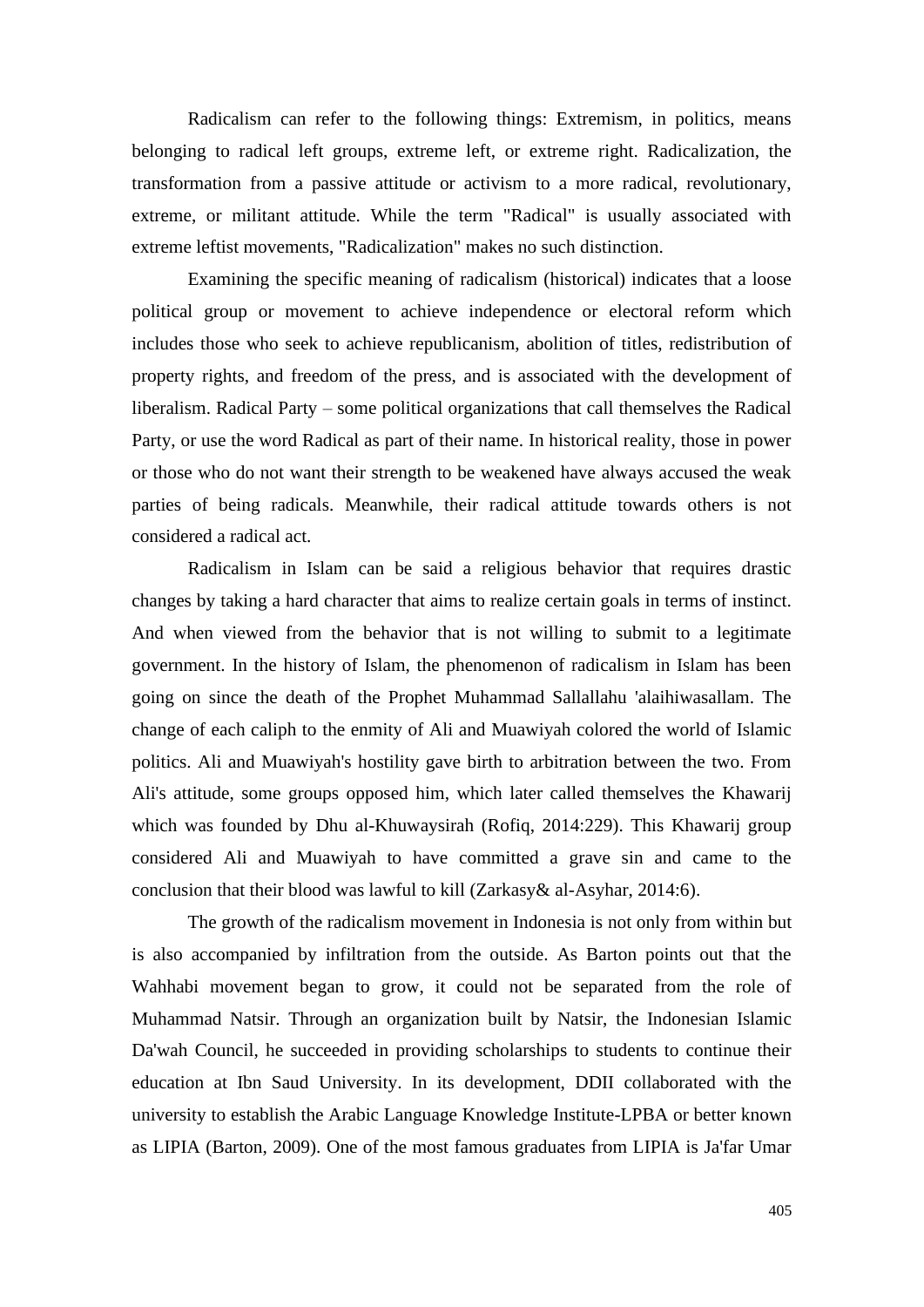Thalib, founder and leader of the Ahlusunnah Wal-Jamaah Communication Forum (FKAWJ). From the phenomenon of Darul Islam and LIPIA, it became the forerunner of the growth and development of radical Islam in Indonesia, both structurally and culturally. However, it should be noted that the Islamic political ideology movement experienced its lowest point during the New Order era when the regime became increasingly authoritarian and marginalized Islam. The new, increasingly widespread repression occurred in 1985 when the government established the obligation of the single principle of Pancasila for community organizations through Law no. 8/1985 which is increasingly causing tensions with Muslims (Nashir, 2019:279). In this period of repression, ideologically Islamic groups did not die, because ideological beliefs and orientations in every movement, especially religious ones, were usually not easy to crush. Islamic groups and figures who openly opposed the imposition of the New Orderstyle ideological and political uniformity were Ustadz Abdullah Sungkar and Abu Bakar Baasyirwho were known as the leaders of Jamaah Islamiyah.

### **2. Critical Analysis of Islamic Religious Education Materials**

Education is a lifelong process and the realization of self-formation as a whole. Educational activities can take place in the family, school, and community. The common thread can be drawn from the notion of education that the elements of education consist of; personality development, potential development, and improvement from not knowing to know (Nasri, 2018: 46).

Re-examining the meaning of Islamic Religious Education generally refers to the terms al-Tarbīyah, al-Ta'dīb, and al-Ta'līm (Nasri, 2018:25). Of the three terms, the most popular term used in the practice of Islamic education is the term al-Tarbīyah, while the terms al-Ta'dīb and al-Ta'līm are rarely used. Apart from the differences in the use of these three terms (al-Tarbīyah, al- Ta'dīb, and al-Ta'līm), the meaning of the three terms above, in terms of terminology, Islamic education experts have tried to formulate the meaning of Islamic education. Among these highly variable limits are:

a. ZakiahDarajat explained that Islamic religious education is an effort in the form of guidance and care for students so that later after completing their education they can understand and practice the teachings of Islam and make it a way of life. Which is implemented based on the teachings of Islam. And make the teachings of Islam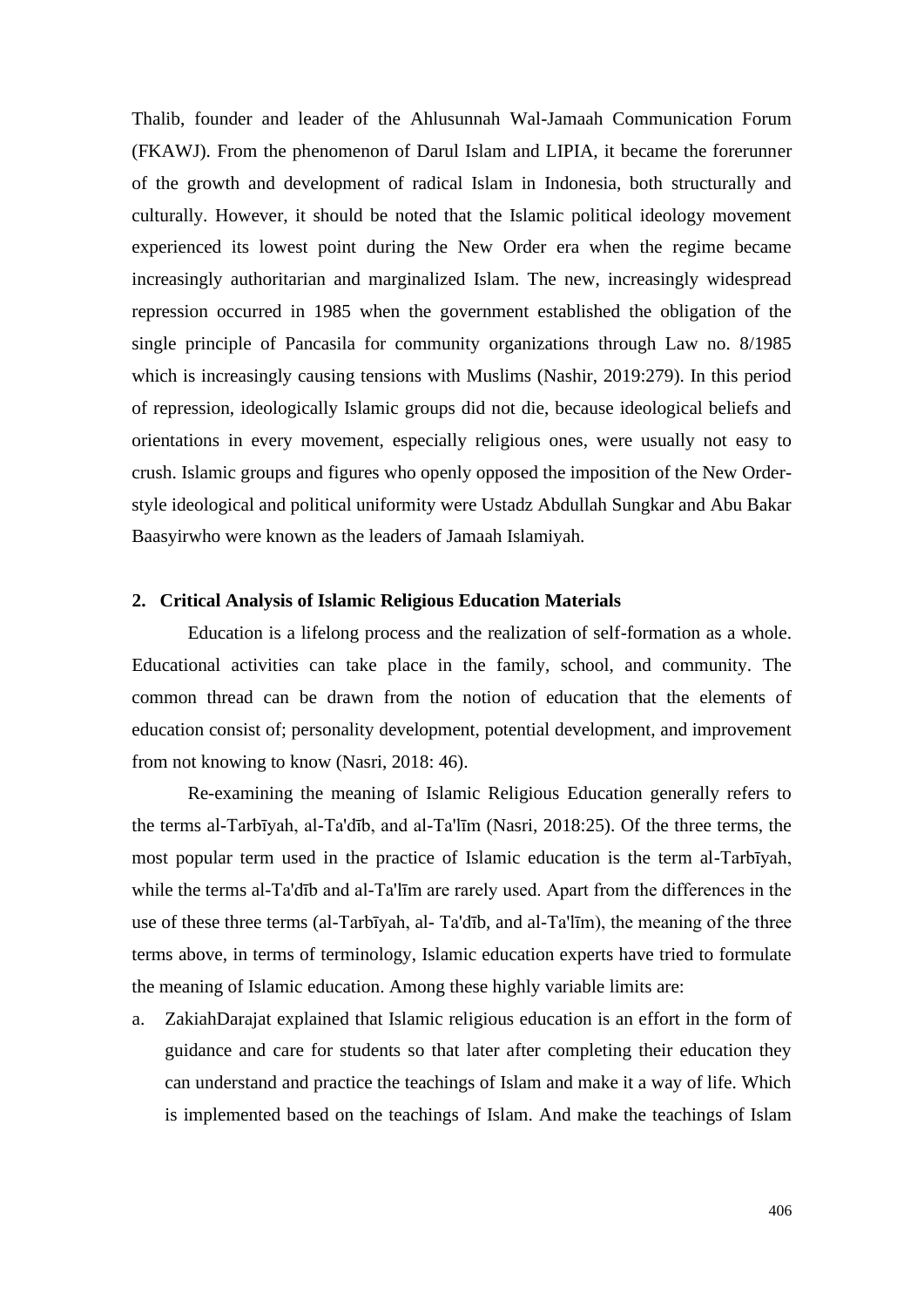as a view of his life for the safety of life in the world and in the hereafter (Darajat, 1995: 50).

- b. Ahmad Tafsir defines Islamic education as guidance given by someone to someone so that he can develop optimally by Islamic teachings. If abbreviated, Islamic education is guidance for someone so that he becomes a Muslim as much as possible (Tafsir, 1992: 32).
- c. Ahmadi explained that what is meant by Islamic education is all efforts to maintain and develop human nature and human resources that exist in it towards the formation of a complete human being (insānkamīl) by Islamic norms (Achmadi, 2005:31).
- d. Zuhairini, Islamic Religious Education is a conscious effort, namely activities. Zuhairini, Islamic Religious Education is a conscious effort, namely guidance activities towards the formation of students' personalities systematically and pragmatically, so that they are by Islamic teachings so that happiness in the world and the hereafter occurs (Darajat, 1993:11).

The educational process is a series of efforts to guide, direct the potential of human life in the form of learning abilities so that changes occur in his personal life as an individual and social being and about the natural surroundings in which he lives. The process is always in Islamic values, namely the values that give birth to sharia norms and al-karimah morals (Arifin, 2014:15). In my opinion, the author departs from the several understandings of Islamic education and education above, no material leads to acts of radicalism, violence, terrorists, and extremists. So, the accusation of radicalism in Islam is refuted and is an untrue claim. Because Islamic teachings contain humanistpluralist teachings and tend to be tolerant of other religions. the Qur'an has been confirmed in many verses (Nasri, 2014: 4-5).

### **3. Etymologically and Terminologically Radicalism**

Radical comes from the word 'radix' which means root, and radical is (something) that is fundamental or up to its roots. This predicate can be applied to certain thoughts or understandings so that the term radical thought emerges and can also be a movement. Based on this, radicalism is defined as a hard ideology or sect that wants social and political change or reform in a hard or drastic way and the extreme attitude of a political school (Tayibi, 2003:45).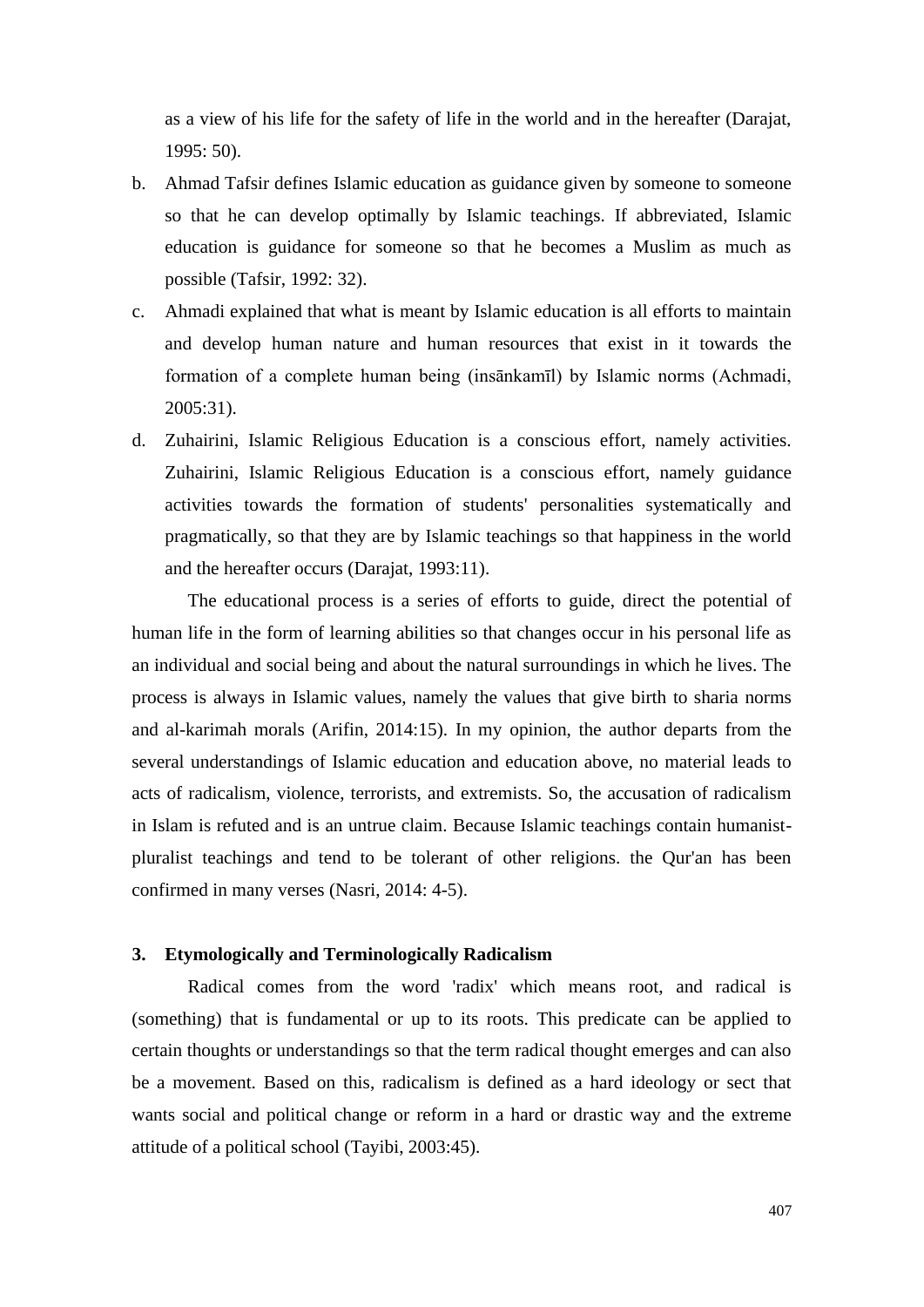Yusuf al-Qardhawi gave the term radicalism with the term al-Tatarruf ad-Din. Or the plain language is to practice religious teachings improperly or to practice religious teachings by taking a turf or sideline position. So far from the substance of the teachings of Islam. That is the teaching of moderate in the middle. Usually, this side position is the side that is heavy and excessive, which is not appropriate. What is the meaning of the implications of this way of being religious, is that in the practice of religious experience there are people who behave in extreme ways, so that they exceed what is reasonable (Abdullah, 2016:5).

Radicalism can be divided into two levels, namely the level of thought and the level of action or action. At the level of thought, radicalism is still a discourse of concepts and ideas that are still being discussed, which essentially supports the use of violent means to achieve goals. As for the level of action or action, radicalism can be in the social, political, and religious realms. In the realm of politics, this understanding appears to be reflected in the act of imposing his opinion in unconstitutional ways, it can even be in the form of mass mobilization for certain political interests and lead to social conflict (Munip, 2012:162).

When religion has entered the realm of ideology, then at that time religion has become part of the truth that must be defended and fought for in various ways, including ways that are essentially against the religious text itself. Destruction, burning, destruction, and bombing in the name of religion carried out by reciting Takbir (Allahu Akbar) are a few stories about the face of religion with harsh, radical, or fundamental religious interpretations (Sham, 2009:132).

# **4. Critical Analysis Study of Islamic Religious Education Materials and Countering Radicalism**

The implementation of education in Indonesia according to Law Number 20 of 2003 Article 1 paragraph (2) states that a National Education is education based on Pancasila and the 1945 Constitution which is rooted in religious values, Indonesian national culture and is responsive to the demands of changing times (Hasbullah, 2005:174). It is undeniable that Islamic education, both as a system and as an institution, is the nation's cultural heritage, which is deeply entrenched in Indonesian society. Thus it is clear that Islamic education will be an integral part of the national education system.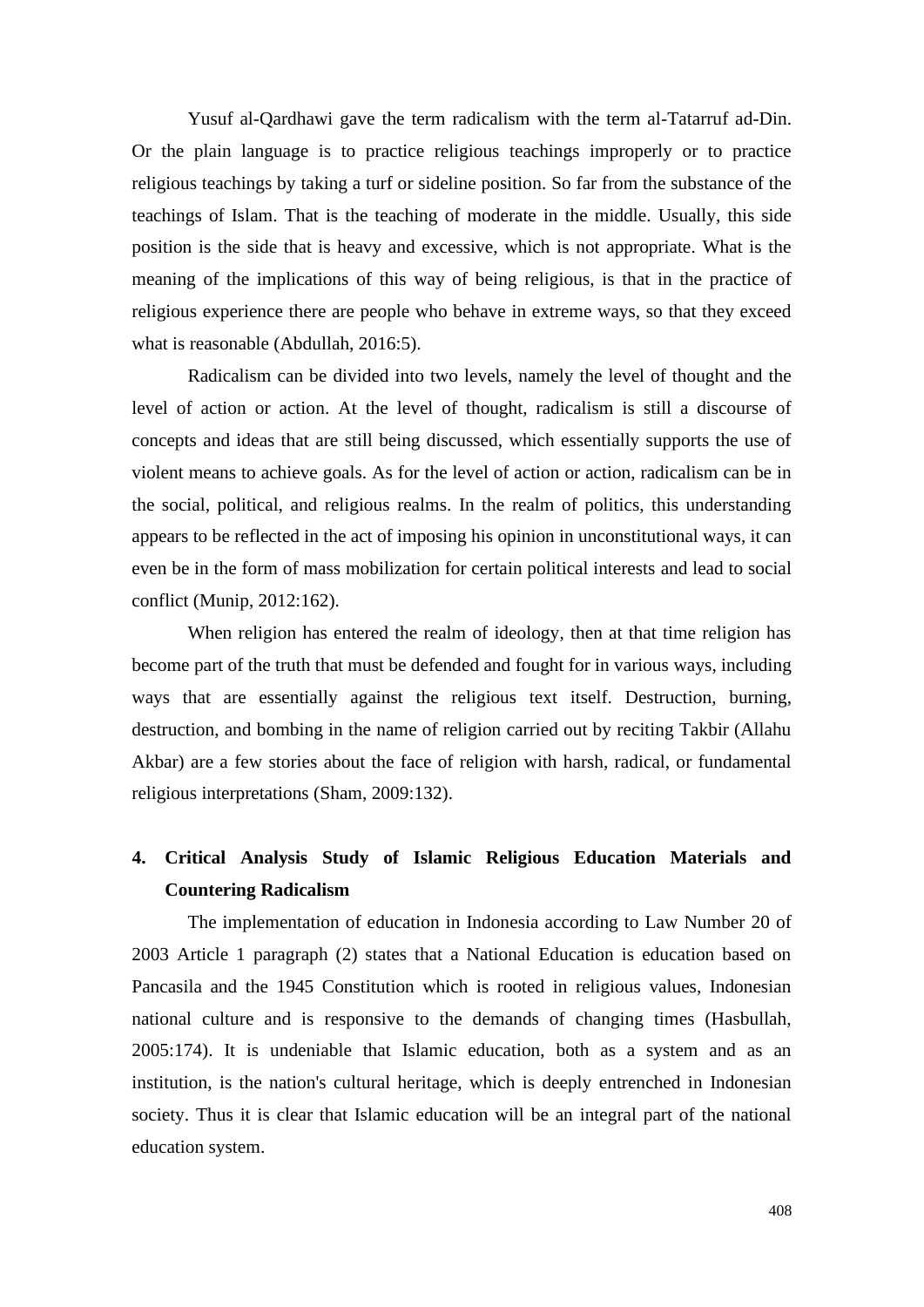The need for education is something that cannot be denied it is the right of all citizens, about, Article 31 paragraph (1) of the 1945 Constitution clearly states that; "Every citizen has the right to be taught". The purpose of national education is stated in the RI Law no. 20 of 2003 Article 3 aims to develop the potential of students to become human beings who believe and fear God Almighty, have a noble character, are healthy, knowledgeable, capable, creative, independent, and become democratic and responsible citizens. The national education goals of a nation describe good human beings according to the view of life held by that nation, and the educational goals of a nation may not be the same as other nations, because their outlook on life will usually not be the same (Hasbullah, 2005).

But the education of every nation is the same, that is, all want the realization of good human beings, namely humans who are healthy, strong and have skills, their minds are intelligent and clever, and their hearts are perfectly developed. Education is a continuous effort that aims to develop the entire human potential of students in preparing them to be able to face various challenges in their lives. Thus, on the one hand, education is an effort to instill values into students to shape their character and personality. Furthermore, education encourages students to embody these values into behavior in everyday life (Shaleh, 2006:259). Meanwhile, Islamic religious education has the following functions according to Kurshid Ahmad: First: a tool to maintain, expand and connect levels of culture, traditional and social values, as well as the ideas of society and the nation. Second: A tool for making changes, innovations, and developments, in general, through newly discovered knowledge and skills, and training productive human workers to find a balance of social and economic change (Mujib &Mudzakkir, 2006: 69).

By the nature of Islamic education which is a process that takes place continuously or continuously, the tasks and functions carried out by Islamic education are full human education and last a lifetime. This concept means that the tasks and functions of education have targets on students who are always growing and developing dynamically since they are still in the womb until death picks them up. In general, the task of Islamic education is to guide and direct the growth and development of students from stage to stage of life until they reach the point of optimal ability by the demands of Islamic teachings (al-Rasyidin, 2005:32).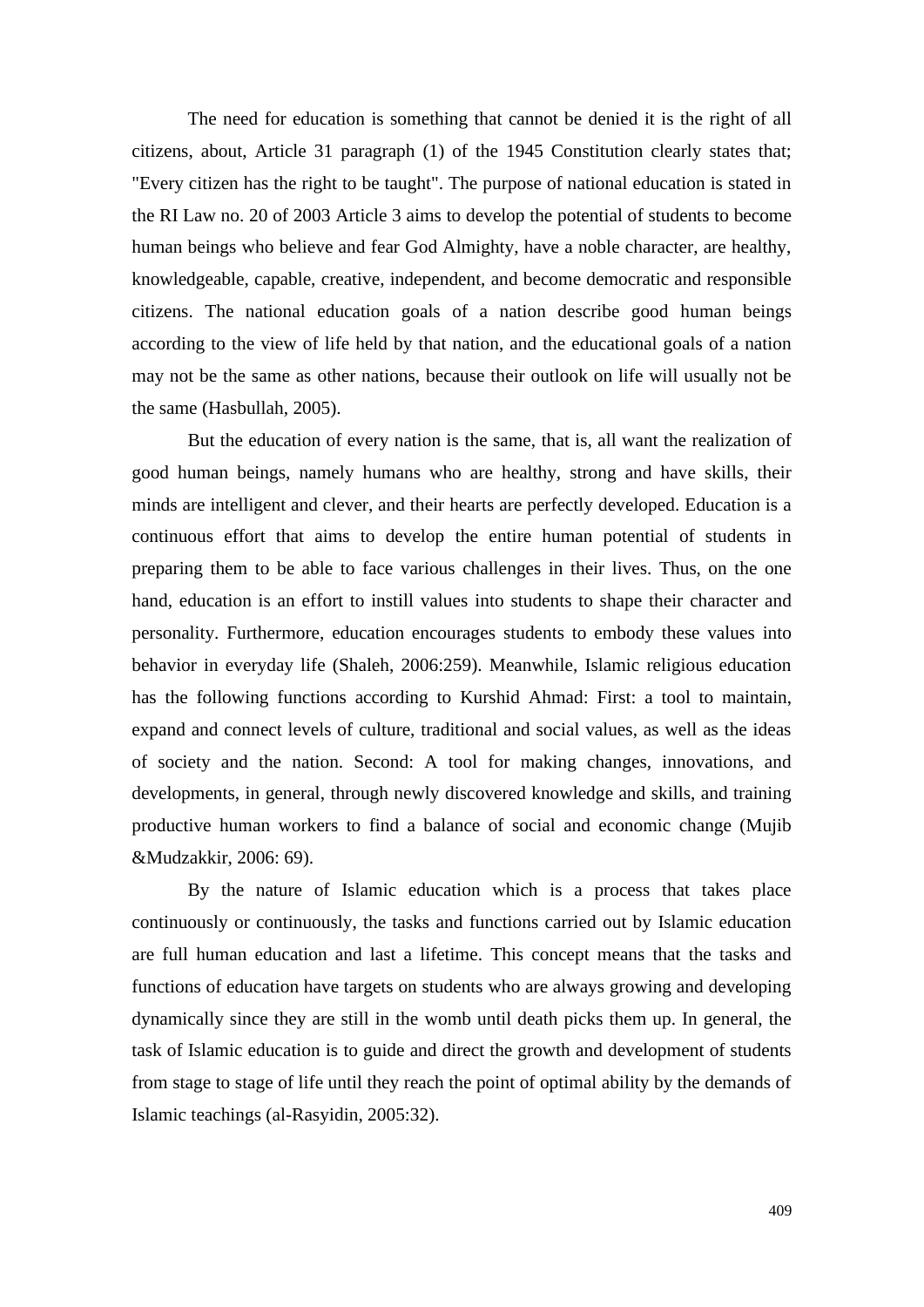The radicalism group according to Yusuf al Qardhawi has the following characteristics: First: Often claims a single truth and misleads other groups who disagree, Second: Radicalism makes it difficult for Islam which is samhah (light) by considering sunnah work as obligatory and makruh as if illegal. Third: Radical groups are mostly excessive in religion which has no place. Fourth: Rude in interacting, loud in speaking, and emotional in preaching, Fifth: It is easy to be suspicious of others outside the group. 6) It is easy to disbelieve other people who have different opinions (Masduqi, 2012: 3-4).

The causes of the emergence of Islamic radicalism are caused by the following things: First: Literal understanding of religion, understanding the verse in pieces. Second: A misreading of Islamic history combined with an over-idealization of Islam at a given time. Third: Political, social, and economic deprivation that persists in society. Fourth: It is easy for Muslims to be influenced by new understandings without being followed by a critical attitude in believing in them (Munip, 2012:163-164).

Learning Islamic Religious Education Non-Radicalism The mission of Islamic teachings which is very noble and noble is often distorted due to a misunderstanding of several aspects of Islamic teachings that have the potential to lead to radicalism. Some of them are (Abduh&Nahrawi, 2009:113-130).

- a. An explanation of jihad. Jihad is a concept of Islamic teachings that most often causes controversy among the people. For radicals, jihad always means qitâl or war or struggle by taking up arms. The meaning of jihad has various meanings, although one of them is a war against the enemy of Islam. There are several meanings of Jihad: (a) War, (b) Hajj Mabrur, (c) Conveying the truth to oppressive rulers, (d) Devoting to parents, (e) Seeking knowledge and developing education, (f) Helping the poor.
- b. Explain tolerance. Islamic teachings are conditions with tolerance. However, tolerance is often understood in a narrow sense, so that it is not able to become outside and inside religious glue.
- c. An introduction to the relationship between Islamic teachings and local wisdom, Islam that came down in the Arab world is not Islam free from the local history that surrounds it. This means that understanding Islam cannot be separated from the socio-historical roots in which Islam is located.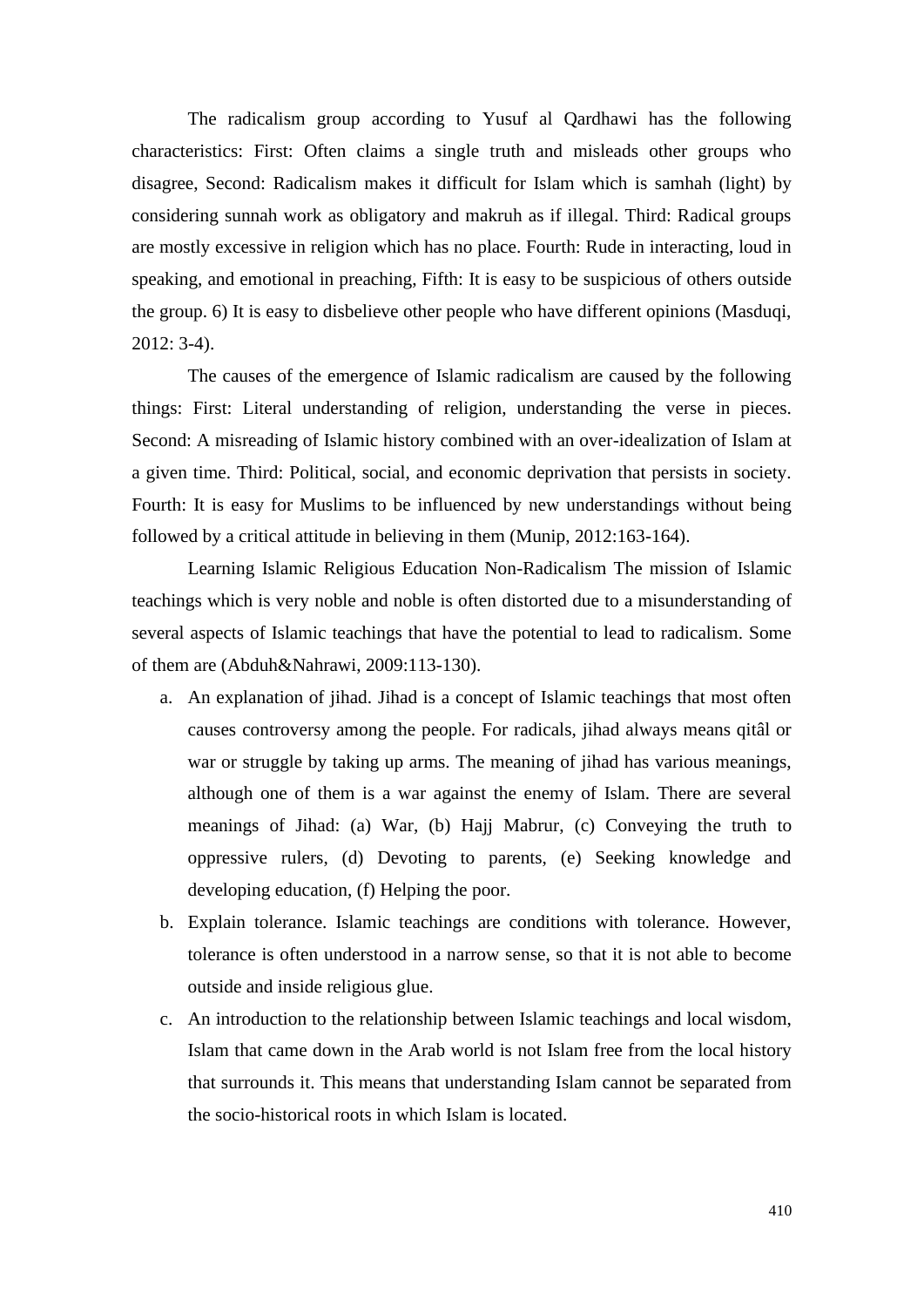### **5. Inclusive Islamic Education Learning Strategy**

### **a. Inclusive Learning Strategy**

Islamic education has a strategic role in building inclusiveness and at the same time eradicating religious exclusivity in Indonesia. This is because media education is the most effective and efficient to inculcate human and religious values in students. Islamic education which emphasizes more on normative doctrinal aspects tends to give birth to an exclusive-literalist attitude. An exclusive attitude tends to try to monopolize the truth, does not want to hear and understand other people, and tends to be authoritarian. This tendency shows how easy it is for someone to punish others cruelly and inhumanely, this is one of the initial factors for radical attitudes that lead to acts of terror (Khamdan 2012:182-183). In facing the plurality of a multi-ethnic and multireligious society, inclusive Islamic education is needed that is oriented towards social piety by not forgetting individual piety. Inclusiveness is an attitude of open-mindedness and respect for differences in the form of opinions, thoughts, ethnicities, cultural traditions to religious differences. In the Qur'an it has been explained in the following verse:

Allah does not forbid you to do good and do justice to those who do not fight you because of religion and do not (also) expel you from your country. Verily, Allah loves those who act justly (Surah Al-Mumtahah 60:8).

Departing from the verse above, it becomes a clear reference that Islam does not teach terrorism to its adherents. The verse above tends to command tolerance towards religions other than Islam as long as they do not fight and oppress first. In another verse:

And if both force you to associate with me something of which you do not know, then do not follow them, and have good relations with both in the world and follow the path of those who return to Me, then only to Me is your return, So I inform you what have you been doing. (Surat Luqman 31:15).

Simply put, if other religions outside of Islam do not believe in the teachings of Islam, then the behavior that must be done is good, because perhaps by highlighting good behavior, it is hoped that they will be interested in converting to Islam. This is what the Messenger of Allah did.

### **b. Contextual Learning Strategy**

Contextual learning strategy is a learning strategy that links the material being taught with real life. This learning motivates students to connect the material obtained with application in real life. With this concept, it is hoped that the learning outcomes will be more meaningful. The learning process takes place naturally in the form of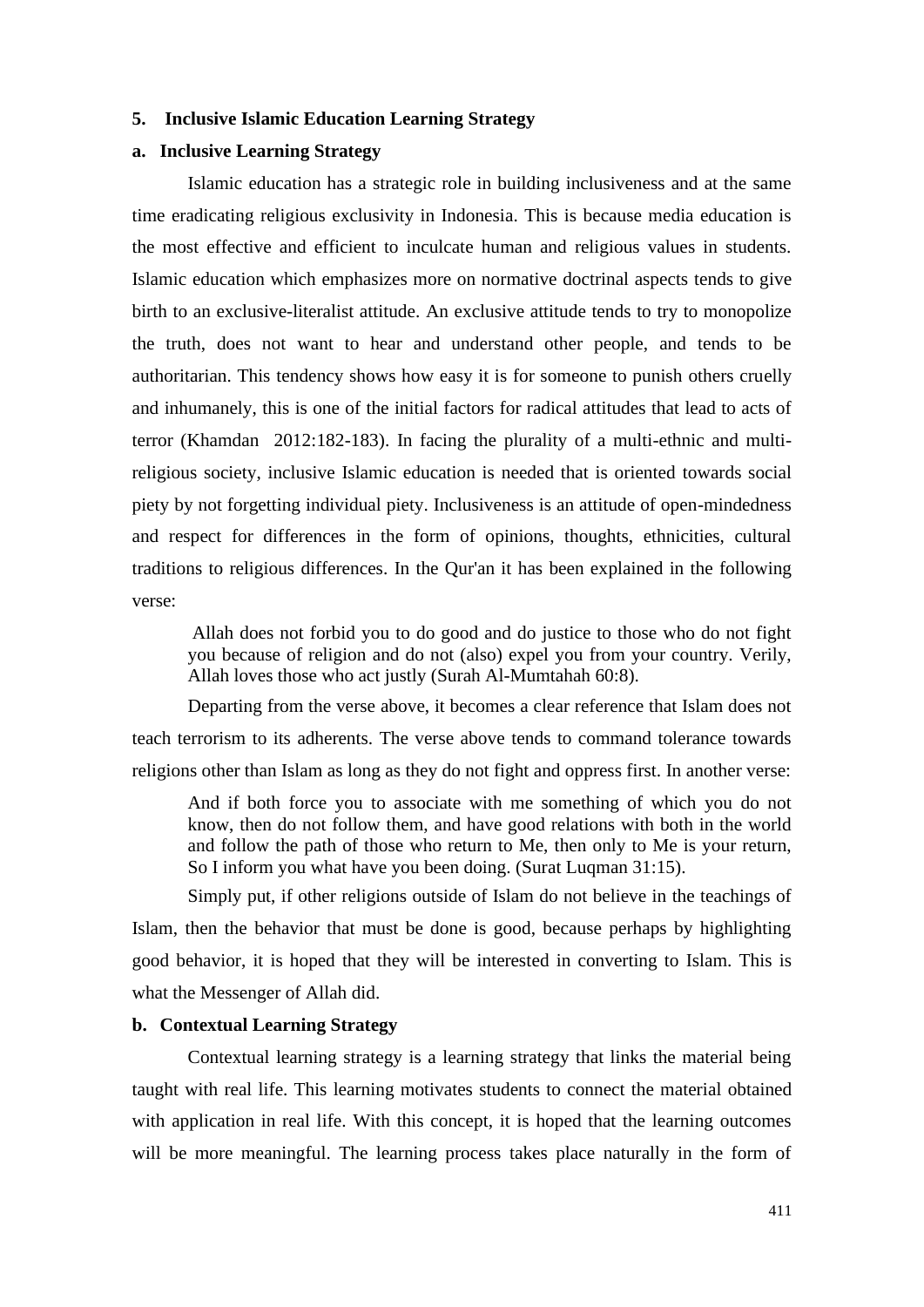student activities working and experiencing, not transferring knowledge from teachers to students (Sumartana, 2001:252). The purpose of this contextual learning is to clash the issues of radicalism or terrorism with the teachings of Islam which teach compassion to the whole world. Thus, in this way, humanist values are found in the true teachings of Islam. Contextual learning strategies come from a constructivist approach. According to constructivist learning theory, individuals learn by constructing meaning through interaction with their environment and then interpreting it. In essence, contextual learning of Islamic religious education always links PAI learning with the context and life experiences of diverse students and the contexts of problems and reallife situations (Muhaimin, 2009:261-262).

#### **6. Reinterpretation of the Term Radicalism**

As far as we read from the existing references, we have not found that radicalism is aimed at religious teaching, let alone specifically aimed at Islam. However, most definitions relate it to politics. Here we cite the meaning of Radicalism: "Radicalism (from the Latin radix which means "root") was a term used at the end of the 18th century for supporters of the Radical Movement. Historically, the movement that started in Great Britain has called for radical reform of the electoral system. This movement initially declared itself as a far-left party opposed to the far-right party. Once historical "radicalism" began to be absorbed in the development of political liberalism, in the 19th century the meaning of the term radical in Great Britain and mainland Europe changed to a progressive liberal ideology" (Nasri, 2020).

Through the explanation above, we can conclude that the origin of radical actions emerged from one political stream, not from the teachings of a particular religion. In other words, we can also state that radical movements do not originate from religious teachings. However, religious misunderstandings can lead to radical movements. Habits in the stigma of Radicalism, a group will accuse another group of being a radical group, there is no clear standard in the assessment of when a certain group or individual is called a radical person or group. So far, the authority for the assessment has always been left to the perception of the mass media or the influence of political forces. This can be proven by reading the history of radicalism from time to time. "But we need to know that accusations of radicalism for Muslims have only been known in recent years. It started since the cold war between the two superpowers ended,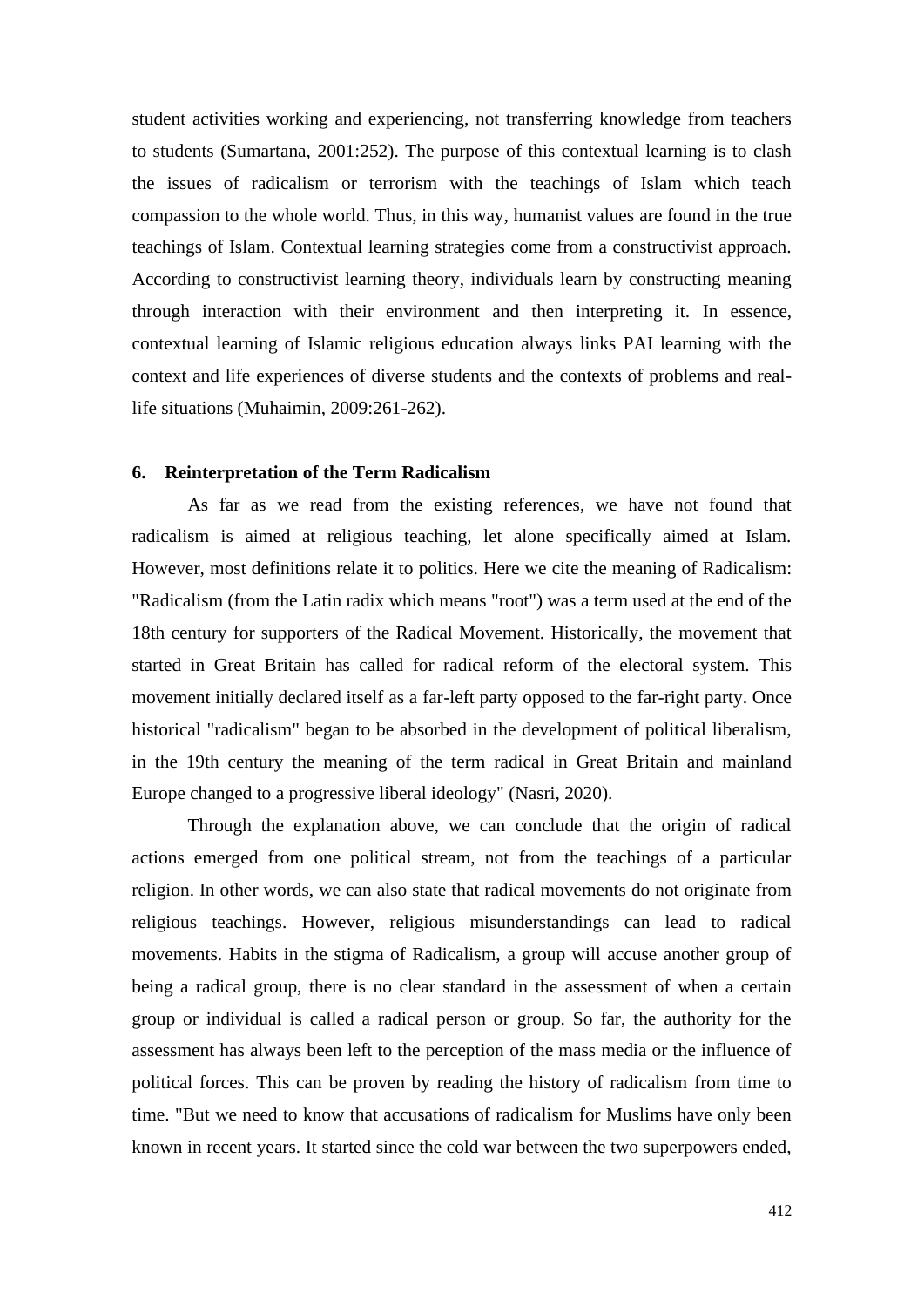after the defeat of the superpower of the Soviet Union against Afghanistan. Then the Islamic countries that were in the grip of the country tried to break away. Then more prominent again after the events of September 11 in the United States in 2001.

However, one thing that is very surprising and embarrassing is the statement from one who is considered an Islamic figure that the characteristics of the Radicalism group are beards, Cingkrangan pants, and always carry small manuscripts. This shows the backwardness of the character in terms of information and thoughts on understanding religious teachings. This statement is in addition to being inconsistent with the facts, there is also a form of hatred towards Muslims who try to practice their religion by what was ordered by the Prophet Muhammad (Sallallahu 'alaihiwaSallam).Departing from some of the things above, it becomes academic anxiety for this paper, so it is an interesting theme to analyze about, "Measuring Islamic Religious Education Materials to Counter the Accusations of Understanding Radicalism to Muslims."

### **Conclusion**

Islamic teachings explicitly describe religions that teach humanism-tolerant to other religions as long as other religions do not interfere and fight first. This attitude must be internalized in Islamic religious education material so that students are not easily influenced by radicalism. Islamic Religious Education is a conscious and planned effort in preparing students to recognize, understand, appreciate, and believe in the teachings of Islam accompanied by guidance to respect adherents of other religions about inter-religious harmony so that national unity is realized. The term Radicalism is defined as an understanding or a hard line that wants social and political change or reform in a hard or drastic way and the extreme attitude of a political school. So, to anticipate students from understanding radicalism, it is deemed necessary to re-measure the values of Islamic teachings that contain humanist and tolerant values. Some materials for Islamic Religious Education (PAI) in Combating Radicalism that must be a concern for teachers are: (1) Providing Non-Radicalism Islamic Religious Education Learning, including (a) Explanation of jihad. (b) Explain tolerance. (c) Introduction of the relationship between Islamic teachings and local wisdom, - Providing Non-Radicalism Islamic Religious Education Learning Strategies, namely; (a) Inclusive Learning Strategy. (b) Contextual Learning Strategy.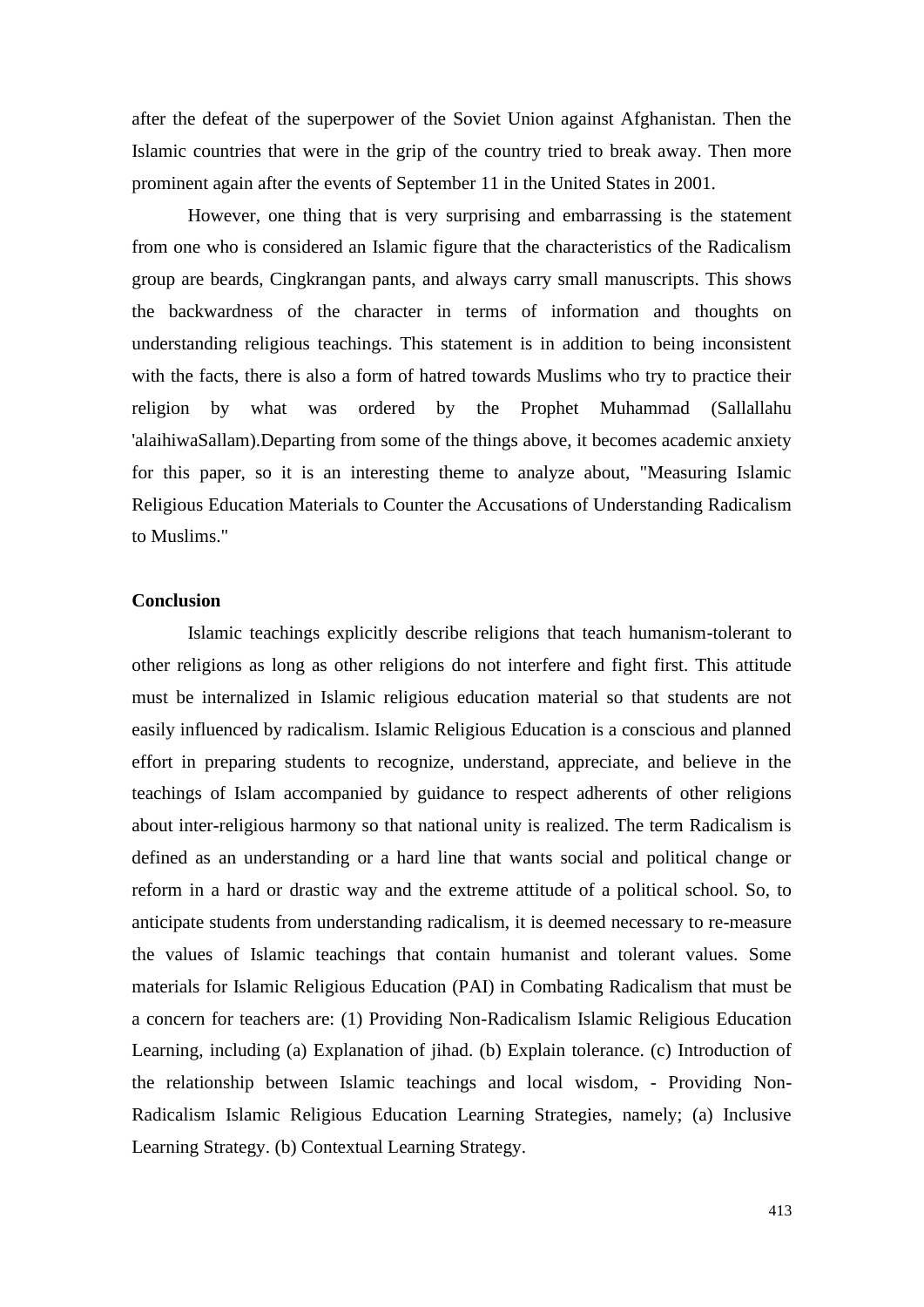### **References**

- Abduh, Sjuhada dan Nahrawi, Nahar. (2009), *"Makna Jihad dan Respon Komunitas Muslim Serang Pasca Eksekusi Imam Samudra"*, Jurnal Harmoni, Vol.VIII, No.32.
- Abdullah, Anzar. (2016), *"Gerakan Radikalisme dalam Islam Perspektif Historis",* Jurnal ADDIN, Vol.10.No.1.
- Achmadi (2005), *Ideologi Pendidikan Islam Paradigma Humanisme Teosentris*, Yogyakarta: PustakaPelajar.
- Al-Rasyidin, dkk (2005), *Pendekatan Historis, Teoritis dan Praktis Filsafat Pendidikan Islam,* Jakarta: Ciputat Press.
- Arifin, Muzayyin. (2014), *Filsafat Pendidikan Islam*, Jakarta: Bumi Aksara.
- Arifin, Syamsul. (2015), *Studi Islam Kontemporer; Arus Radikalisme dan Multikulturalisme* di Indonesia, Malang: Intrans Publising.
- ChoirulRofiq, Ahmad. (2014), *"Awal Radikalisme Islam: Penyebab Kemunculan Khawarij*", Al-Tahrir, vol. 14, no. 1.
- Darajat , Zakiah. (1993), *Pendidikan Agama Islam*, Solo: Ramadhani.
- Darajat, Zakiah. (1995), *Metodik Khusus Pengajaran Agama Islam*, Jakarta: BumiAksara.
- Furchan, A. (2004), *Pengantar Penelitiandalam Pendidikan*, Yogyakarta: Pustaka Pelajar Offset.
- Greg Barton in The Combating Terrorism at West Point Radical Islamic Ideology in Southeast Asia, Scott Helfstein (ed), Southeast Asia Project, 2009.
- Hasbullah (2005), *Dasar-dasarIlmu Pendidikan*, Jakarta, PT Raja GrafindoPersada.
- https://id.wikipedia.org/wiki/Radikalisme.
- Jajar Zarkasy & Thobib Al-Asyhar, *Radikalisme Agama dan TantanganKebangsaan*, Jakarta: Direktorat Jendral Bimas Islam Kemenag RI, 2014.
- Khamdan, dkk (2012), *Strategi Pembelajaran Pendidikan Agama Islam di sekolah; Teori Metodologi dan Implementasi*, Yogyakarta;Idea press.
- Kusumohamidjojo, B. (2000), *Kebinekaan Masyarakat Indonesia; Suatu Problematik Filsafat Kebudayaan*, Jakarta; Grasindo.
- Masduqi, Irwan. (2012), "*Deradikalisme Pendidikan Islam Berbasis Khazah Pesantren*", Jurnal Pendidikan Islam, Vol.1, No.2.
- Muhaimin (2009), *Rekontruksi Pendidikan Islam*, Jakarta: PT Raja Grafindo Persada.